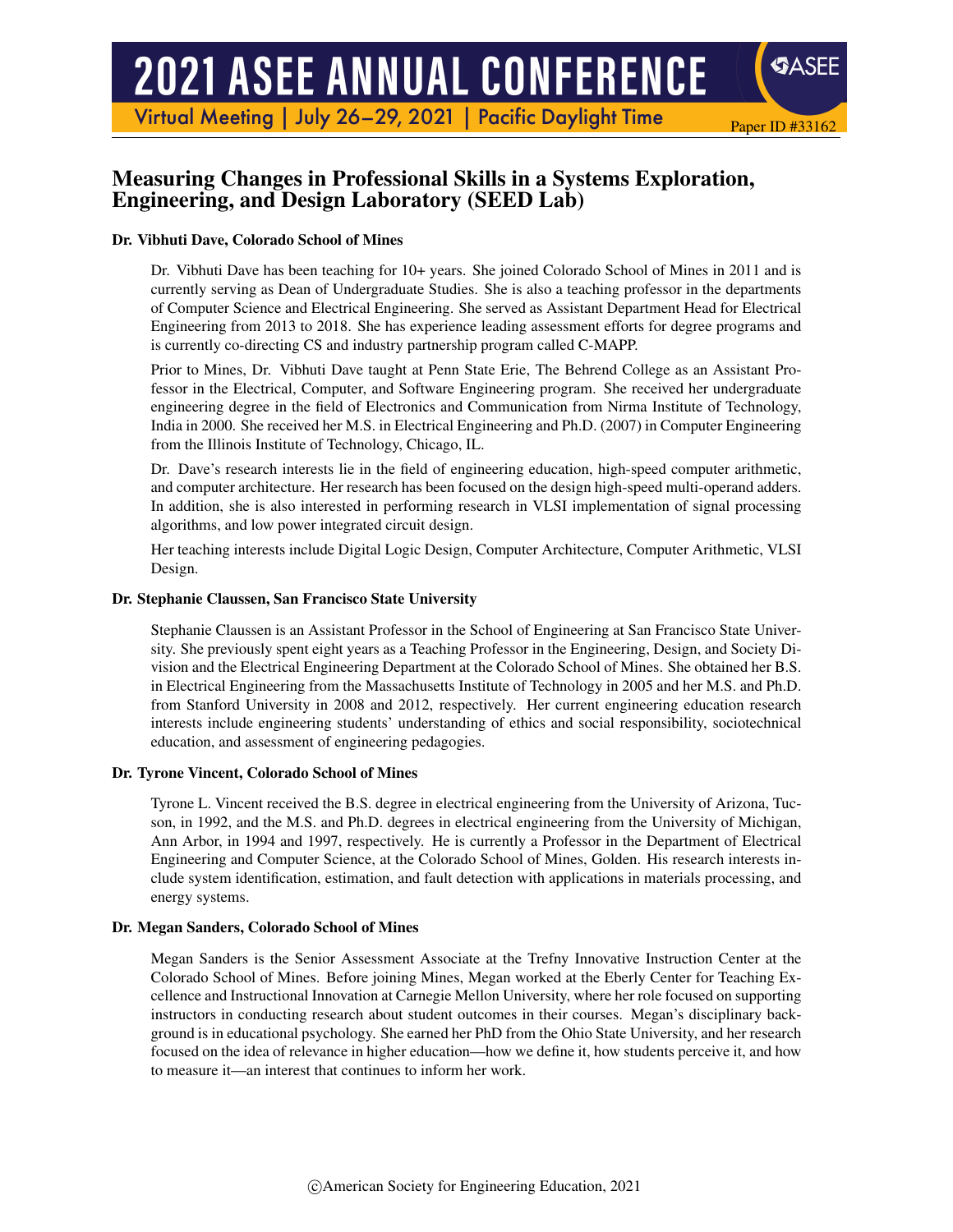# Measuring Changes in Students' Engineering Practice Skills in a Project-Based Laboratory

#### **Introduction**

Undergraduate engineering curricula across the United States are largely designed to prepare students to enter industry upon graduation, yet studies over the past decade have suggested a gap between what is emphasized in this curriculum and the competencies that are most useful in industry [1-4]. These studies indicate that important competencies are often underdeveloped in the engineering curriculum, including the so-called professional skills that relate more closely to the sociotechnical side of engineering and the ability to work in complex, dynamic and uncertain environments.

In the engineering education literature, the skills utilized by engineers in the field have been termed engineering practice [3, 5, 6]. While problem solving is often considered the core of engineering practice, there are many skills beyond technical knowledge that are needed to deliver solutions to problems in the real world [3, 5, 6]. In order to narrow the scope of this paper, we focus on the following engineering practice (EP) skills:

- EP1: The ability to work on a team with disparate knowledge bases
- EP2: Problem solving through error elimination and prototyping
- EP3: Planning and interpreting experiments
- EP4: Identifying knowledge gaps and obtaining information from disparate sources
- EP5: Planning for technical failure

EP1 captures the team aspect of engineering, which includes both the need for coordinating teamwork and the need for effective communication across a team for a successful design outcome. The inclusion of disparate knowledge is highlighted in the literature. For example, Trevelyan found that the most crucial skill reflected in high performing engineers is coordinating multiple competencies to accomplish a goal [3]. EP2 highlights an aspect of problem solving that goes beyond the application of domain knowledge to include creativity, analysis, and evaluation. This skill is defined in [6] as "being able to generate, evaluate and implement candidate solutions, as well as to understand that problem solving is intrinsically an iterative and integrative process." EP3 is closely related to EP2, but highlights the generation of more fundamental knowledge, rather than the challenges that arise from integration and synthesis. EP4 is one aspect of what is often called lifelong learning [6]. The final skill, EP5, is related to planning and coordination, but highlights the need for engineers to consider risk and mitigation strategies when developing new technology [2, 5].

In this paper, we describe the assessment of a lab-based course designed to help students develop these five engineering practice skills. The Systems Exploration, Engineering, and Design (SEED) Laboratory is a project-based junior-level laboratory in the Electrical Engineering Department at the Colorado School of Mines ("Mines"), a science- and engineering-focused public university in Golden, Colorado. SEED Lab is a project-based course where the central project requires the integration of multiple subsystems, each of which in turn requires knowledge from distinct areas of electrical engineering (EE). The distribution of knowledge is developed by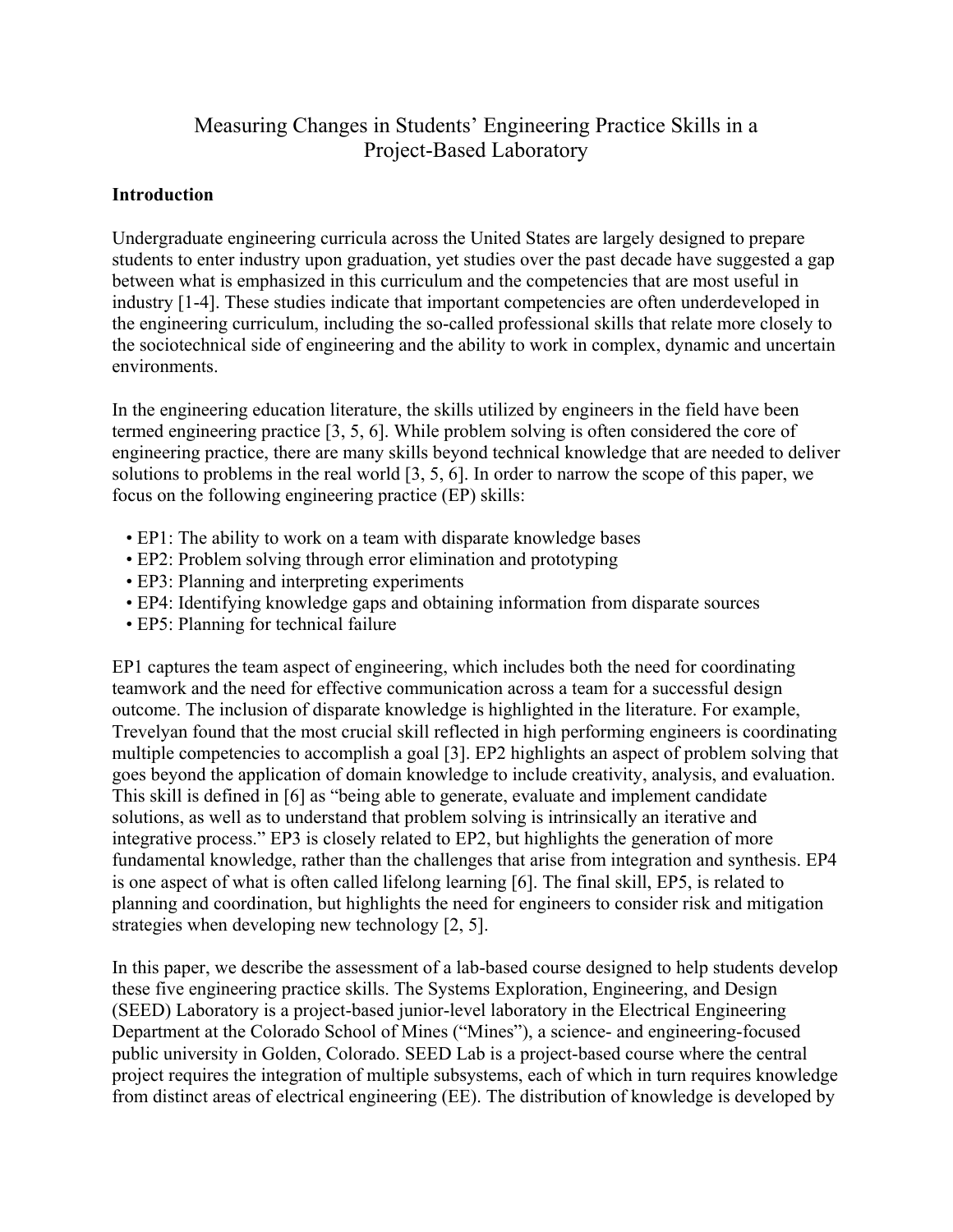having each member of the team go through different preliminary projects, each related to a different subdiscipline within EE. This creates distributed expertise within the team which students then must manage as they work through the project. SEED Lab also requires teams to perform hardware demonstrations several times during the semester, with the performance of their design judged relative to other designs. This is meant to encourage a process of iteration, reflection, and redesign throughout the semester. Finally, the lab is designed for students to practice information gathering and synthesis. There are no formal technical lectures within the lab. Students are provided handouts with a description of the overall goal of the assignment, some key information and links to further resources. As they develop their projects, students are expected to locate necessary technical information and develop simulations or experiments as needed to implement or improve their design.

This paper is organized as follows: first, we describe the research-supported course design decisions made in the development of the SEED Lab. Then, we describe the development and application of an assessment tool to track how the SEED Lab affects the development of students' skills in engineering practice. Our results suggest that students currently exhibit more growth in some skills than others. Students show the most growth in being able to recognize working on a team with disparate knowledge bases as an important component of engineering practice. Finally, we discuss the implications of our findings both for future iterations of SEED Lab and for the development of similar engineering courses.

## **Background: The Research-Informed Design of SEED Lab**

SEED Lab was developed in 2015 to develop industry-readiness in our students and support their learning of professional skills. The course is not designed to teach additional technical content, but rather to give students opportunities to integrate the content learned across other courses into a single project. Because of this, students are required to have two engineering science prerequisite courses completed before taking the course, an introductory controls systems course and a microcontrollers course. In our curriculum, SEED Lab replaced another required multidisciplinary discrete experiments-based laboratory course which had less intensive technical learning objectives and lacked an explicit emphasis on intradisciplinary systems integration. SEED Lab is a prerequisite course for EE students to take the two-semester capstone design course that is required of all electrical, mechanical and civil engineering students in their senior year.

Four aspects of SEED Lab were intentionally designed to support the development of students' professional skills, based on findings from the empirical literature: the open-ended and projectbased nature of the course; the high degree of teamwork required in the class; multiple opportunities for iterative design to practice and receive feedback; and assessment using performance-based grading. Each of these qualities of the course will be described further below alongside the prior literature which informed these choices.

## *Open-ended Project-based Learning*

SEED Lab was designed to use project-based learning (PBL) in order to simulate industry work. PBL has frequently been identified in the literature as a pedagogical method that mirrors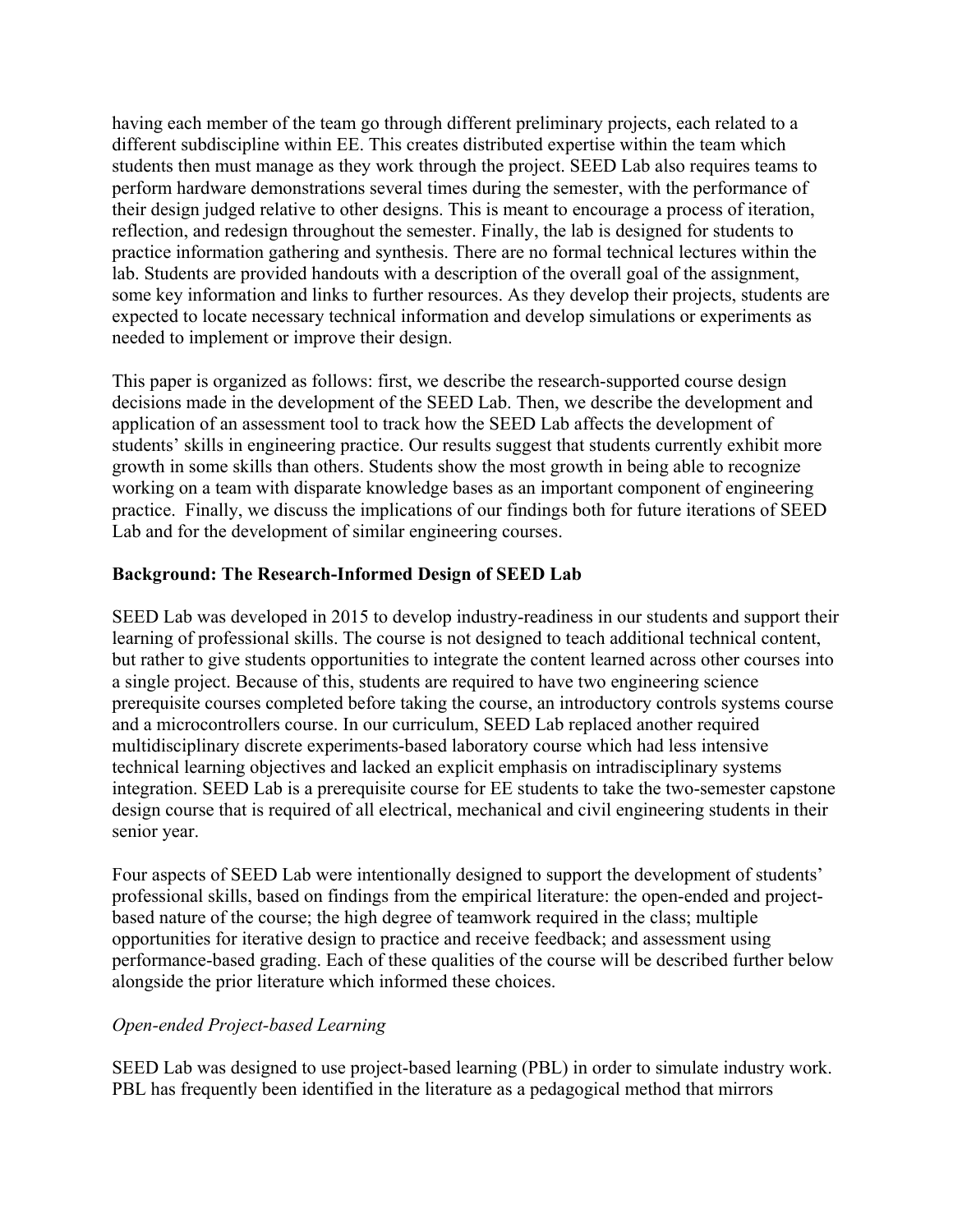professional behavior [7, 8]. It has been suggested that, in order for project-based learning to appropriately reflect the work expected of engineers in the workplace, the projects need to become more complex and independent as students progress through their program [9]. To achieve this requirement, SEED Lab projects are authentic tasks with no single, "correct" solution. Rather, students must make tradeoffs in selecting which performance parameters they optimize in their design. Such authentic tasks have been suggested as a way to increase student motivation and aid in developing their ability to integrate and apply content knowledge [10]. The tasks assigned in SEED Lab are chosen so that they meet the problem criteria suggested in the literature, including being complex [11], open-ended, and rife with ambiguity [9].

In SEED Lab, a single problem is assigned as the goal for the semester project for all the groups to work on. This problem is referred to within the context of the course as the "challenge problem" [12]. For example, a challenge problem used in a previous semester reads as follows:

A challenging yet promising arena for robots is for search and rescue in dangerous areas. This provides the inspiration for this year's challenge project: as a team, you will build and program a mobile robot that is able to explore an area that is known only as the robot starts to explore. In this challenge, six beacons of your design will be placed on the ground to denote the exploration area. The robot must be able to traverse a path around the outside of these beacons, but cannot stray too far away, or cut inside the beacons. That is, the robot must complete a circuit that contains the area defined by straight lines drawn between beacons, but cannot go more than 1.5 feet away from this area at any time.

To construct their solutions, students are given an Arduino embedded controller and Raspberry Pi compact computer, along with a variety of structural parts, motors, wheels, motor drivers, Bluetooth modules and an LCD display.

At the beginning of the course, students self-select to be experts in one of four areas. These areas closely align with the four subsystems that the overall challenge problem integrates. Students are given preliminary assignments related to their selected subsystem. For the project description above, the subsystems were computer vision, control, system integration, and localization. (The students select which subsystem they want to work on, though all students who take the class have completed the same two prerequisite courses.) After completion of these initial assignments, the project groups are formed, composed of students representing each subsystem. The groups are first tasked with completing a mini-project that has the same subsystems as the full project but much simpler requirements (e.g. control the velocity of a single wheel with the desired velocity set by holding structured markers in front of a camera). During this time, students are introduced to literature on effective group practices. After completion of the miniproject, the groups begin work on the main challenge problem. Groups must demonstrate their progress towards a final design three times during the remainder of the semester; this process is described more in the *Iterative Development Process* subsection, below.

#### *Teamwork*

A team-based approach was chosen for the course in order to allow students to practice professional skills related to the social aspect of engineering [13, 14]. These skills include decision making, problem solving, leadership, a multidisciplinary perspective, negotiation,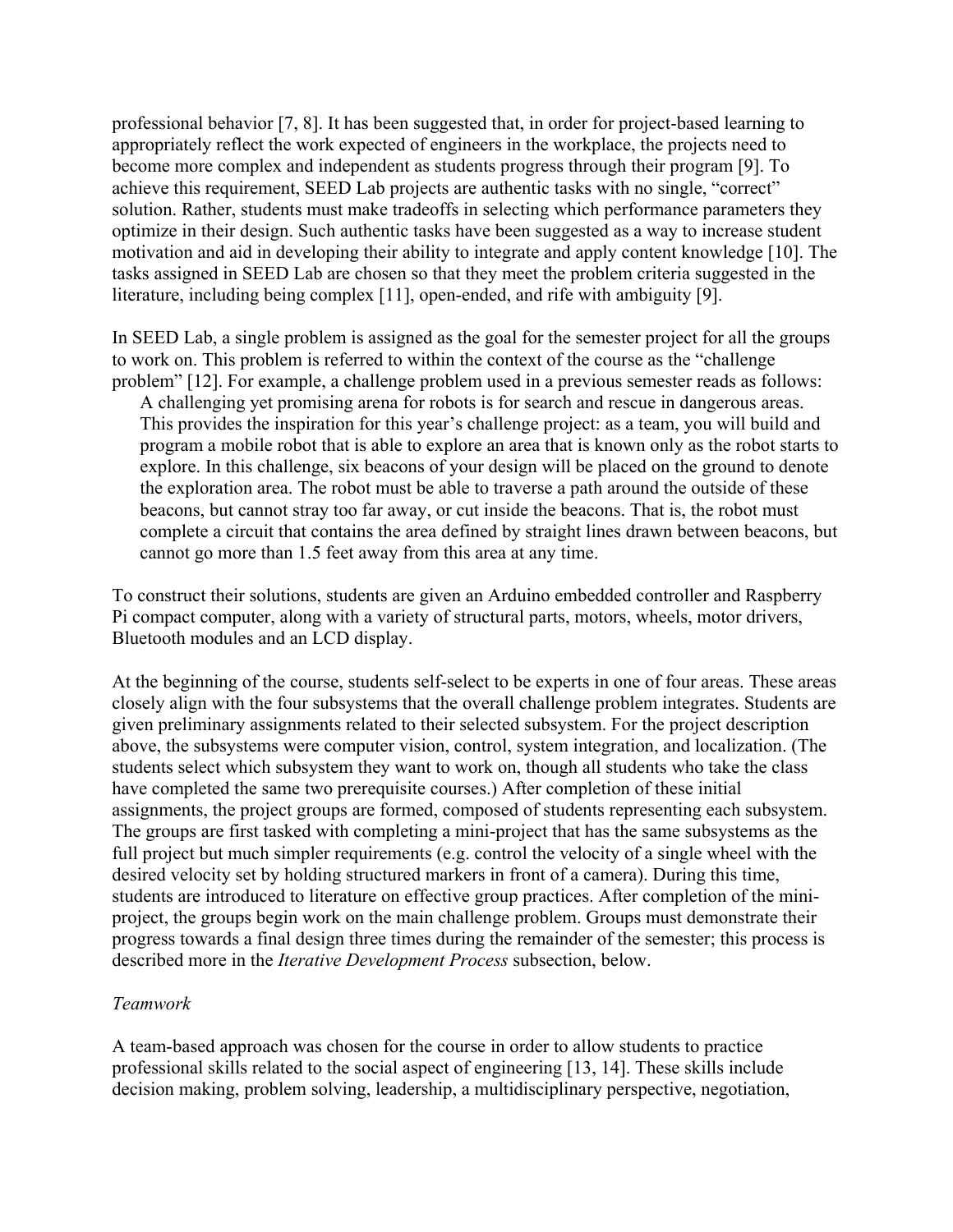conflict resolution, and goal setting. When project groups are formed, they include at least one member from each subsystem area of expertise, which models the interdisciplinary teams often utilized in industry. After the groups are formed, the team reviews the behaviors of effective groups using the material in [15] and develops a group contract that establishes group norms [16]. Peer feedback on group behaviors is provided through the online platform, Comprehensive Assessment of Team Member Effectiveness (CATME) [17].

## *Iterative Development Process*

As students develop their solutions, the course provides multiple opportunities for them to practice engineering skills and receive feedback on their progress. There are four formal demonstration periods during the semester. The first demonstration is of a simplified integrated system that is feasible to compete in two weeks. This gives students their first practice working together as a group. The remaining three demonstrations are related to the course challenge problem. After each demonstration, peer feedback on observed teamwork behaviors is provided via CATME. Students fill out a reflection log with prompts for them to list what false starts they encountered, what debugging techniques they used to overcome problems, how well they integrated subsystems, and what aspects of working on a team they found helpful or a barrier to completing the project. Instructors review the reflection logs and provide feedback on methods to improve future performance.

The structure of repeated demos across the semester is beneficial for several reasons. First, it allows students distributed practice. Research suggests that spacing practice across time leads to better retention of knowledge and skills compared to massed practice [18]. Additionally, the repeated demonstrations create regular opportunities for students to receive authentic feedback about their progress. Among a range of factors, feedback has one of the greatest positive impacts on student learning [19]. The feedback students receive is also powerful in that it directly informs their subsequent learning and design, a characteristic that makes feedback particularly effective [20]. Between demonstrations, the groups reflect on the performance from the prior demo, organize their work towards the next demonstration, and execute their planned tasks.

## *Performance-based Grading*

As part of the demonstrations, the performance of systems or subsystems is measured against specific metrics (e.g. speed, accuracy, robustness, etc.). As the demonstrations progress, these metrics become more and more closely related to the objectives of the challenge problem, with the final demonstration being an assessment of the whole system. Goal-directed practice with clearly defined metrics like this has been shown to be much more beneficial to student learning compared to less goal-directed practice [21].

A large part of the grade assigned for each demonstration is based on how well the team's system performed within each metric. For the performance-based grading system used in SEED, students are provided with criteria and targets ahead of time. Teams receive a grade based on how closely their system performance matches the best performing team in each specific design criteria.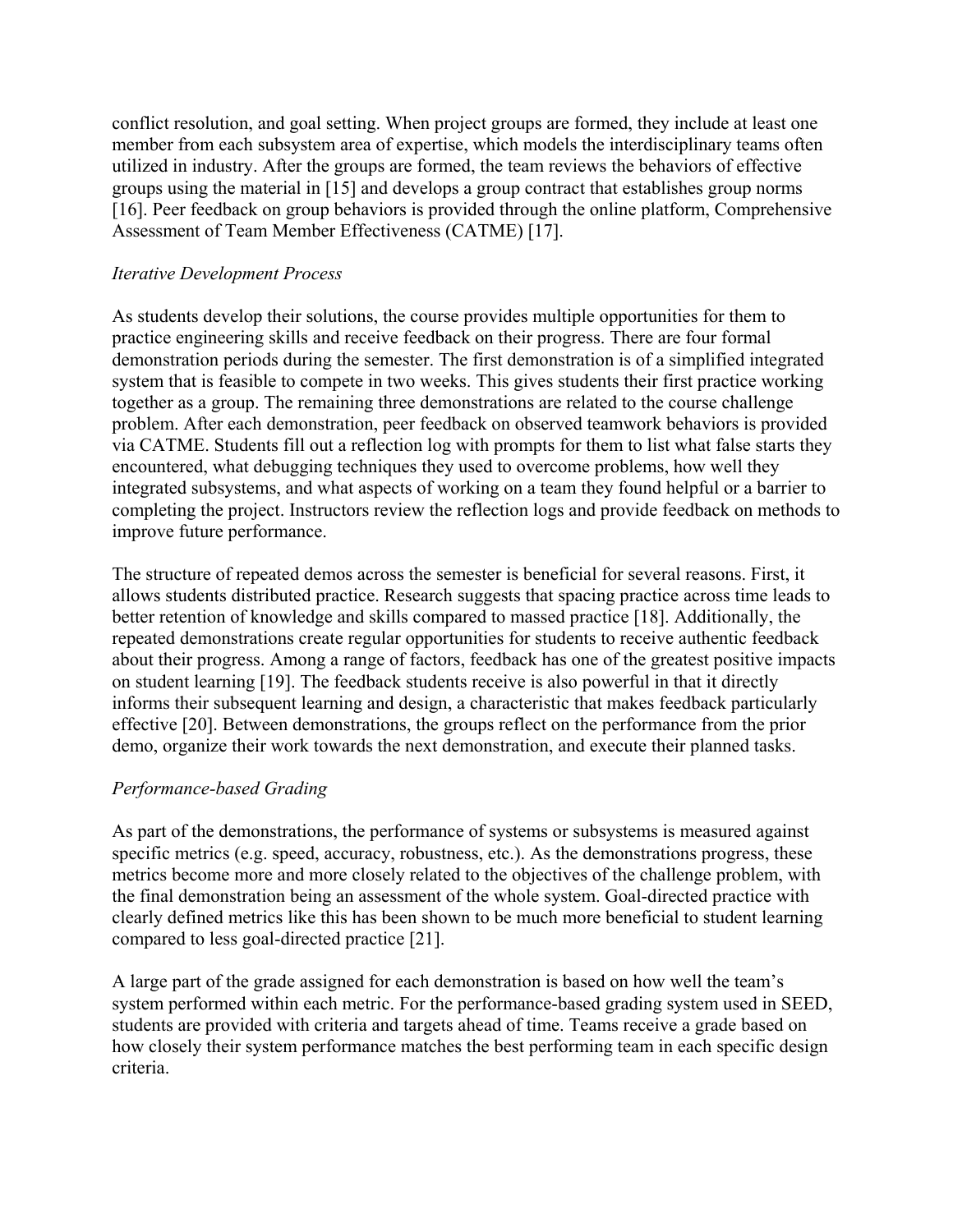#### **Study Methods**

To assess the impact of SEED Lab on students' skills relevant to engineering practice, a case study activity was developed as an open-ended prompt to elicit students' concepts of the design and development process. The case study activity presents a hypothetical capstone design project and asks students to describe their general approach to completing the project, rather than for a specific solution. The case study activity was chosen as a way to elicit students' understanding of the design process because the task was open-ended, so as to not to shape or limit students' answers, and similar in nature, if not scope and length, to an authentic design problem. A similar case study prompt scored from a rubric was developed by Schmeckpeper et al. and validated by Zhang et al. [22, 23]. However, this prior demonstration of this method focused on assessing a different set of skills which included ethics and knowledge of the societal context, and excluded teamwork, prototyping, experimentation, and planning for failure.

The case study activity was piloted at the end of the Fall 2017 semester. Following the pilot implementation, the prompt was refined to focus more explicitly on describing a general approach, rather than a design of a very specific solution. These changes were made to better align the case study prompt with the aspects of students' skills related to engineering practice. Starting in the Spring 2018 semester, the faculty assigned the activity at the beginning of the semester to measure students' incoming ideas about the design process. This case study activity was repeated at the end of the semester to assess students' perceptions of the design process after participating in SEED Lab. The case study scenario was the same for both the beginning- and end-of-semester assignments. Students were asked to complete the case study activities for homework and were given participation credit for completing the assignments.

Shown in Table 1, the rubric was developed to focus on the five aspects of engineering practice, named in the rubric as *research, prototyping, experimentation, collaboration, and planning for technical failure*. Each of these aspects is scored at four broad levels: doesn't recognize the need for this dimension (0 points), recognizes the need for this dimension but does not articulate any strategies for accomplishing (1 point), recognizes the need and articulates simple strategies (2 points), and recognizes the need and articulates more advanced strategies (3 points). An initial version was used to score several sample student responses to iterate, refine, and calibrate the rubric.

Though thoughtfully designed, the case study assignment serves as a proxy for students' engineering practice during the design process. It does not directly measure changes in how they approach the process, but instead measures changes in how they *describe* and *conceptualize* their approach. This is a limitation of our research methods.

## *Scoring Procedure*

Responses from students enrolled in the Spring 2018 and Spring 2019 offerings of SEED Lab were scored. In Spring 2018, 18 students completed both the pre and the post case studies and 31 students completed both in Spring 2019, for a total sample size of 49. Each of these students completed both the pre and the post case study, for a total of 98 case study responses.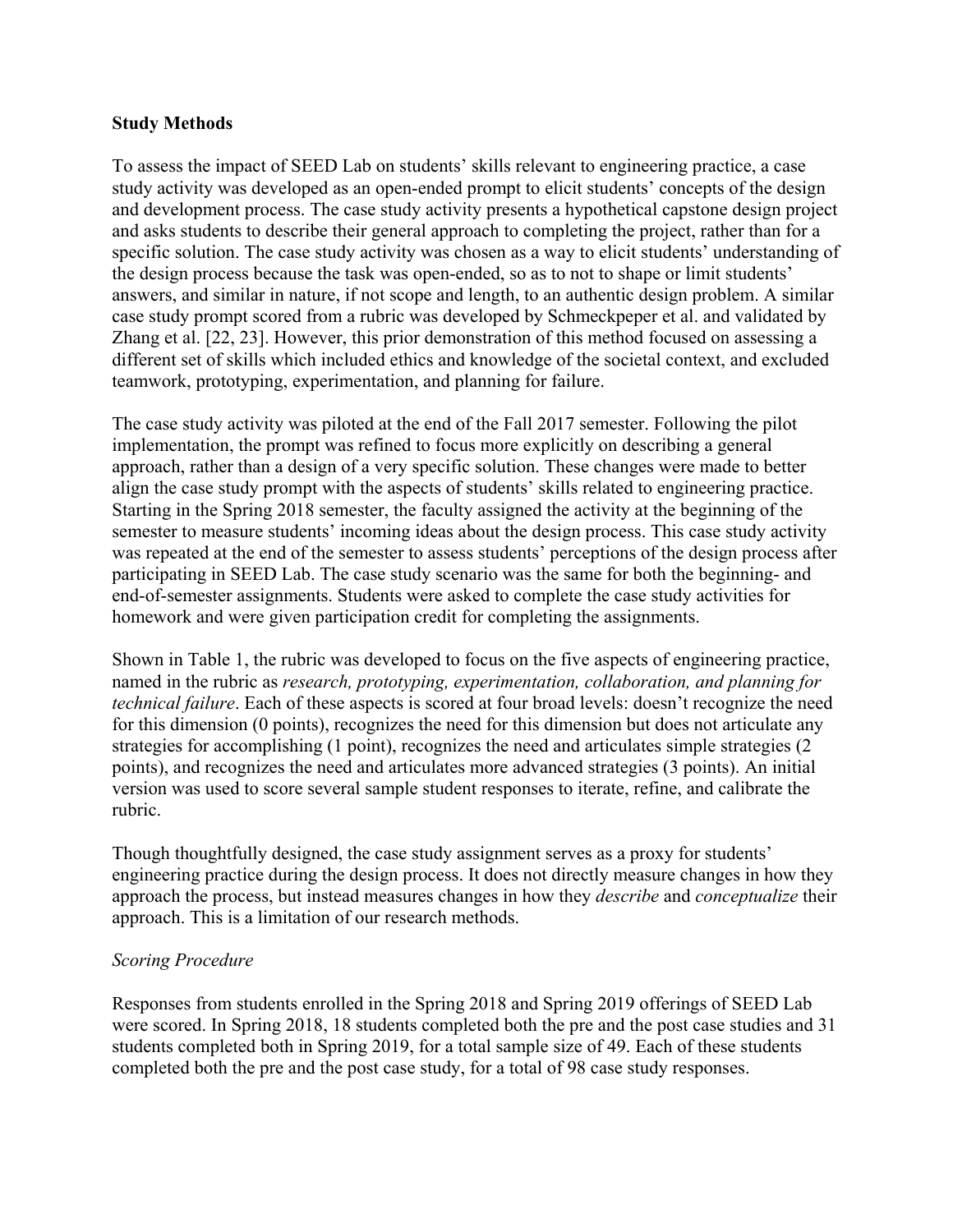| <b>SCORING RUBRIC</b>                    |                                                                                            |                                                                                        |                                                                                                                                                                                                                |                                                                                                                                                                                                                                             |  |  |  |  |  |  |  |
|------------------------------------------|--------------------------------------------------------------------------------------------|----------------------------------------------------------------------------------------|----------------------------------------------------------------------------------------------------------------------------------------------------------------------------------------------------------------|---------------------------------------------------------------------------------------------------------------------------------------------------------------------------------------------------------------------------------------------|--|--|--|--|--|--|--|
| <b>Skill</b>                             | Level 0 (Does not<br>Level 1<br>recognize)<br>(Recognizes)                                 |                                                                                        | Level 2 (Recognizes and articulates<br>simple strategies)                                                                                                                                                      | Level 3 (Recognizes and articulates<br>advanced strategies)                                                                                                                                                                                 |  |  |  |  |  |  |  |
| Research                                 | Does not recognize<br>the need to do<br>research.                                          | Recognizes the<br>need to do<br>research.                                              | Articulates simple strategies for<br>research. For example, describes<br>specific areas of focus for one topic<br>area or source.                                                                              | Articulates advanced strategies for<br>research. For example, plans for research<br>in various areas or for multiple facets of<br>the project and/or uses research to inform<br>future work.                                                |  |  |  |  |  |  |  |
| Prototyping                              | Does not recognize<br>the need to build a<br>prototype.                                    | be built.                                                                              | Articulates simple strategies for<br>Recognizes that a prototyping. For example, describes<br>prototype needs to building and testing multiple<br>prototypes with the goal of improving<br>the next prototype. | Articulates advanced strategies for<br>prototyping. For example, describes how<br>they will determine which prototype best<br>meets the criteria and/or how they will<br>decide how to iterate the design for the<br>next prototype.        |  |  |  |  |  |  |  |
| Experimentation                          | Does not recognize<br>the need to collect<br>data from physical<br>or simulated<br>models. | Recognizes that<br>physical or<br>simulated models<br>will be used to<br>collect data. | Articulates simple strategies for<br>experimentation. For example,<br>integrates data collection from<br>physical or simulated models into the<br>design process.                                              | Articulates advanced strategies for<br>experimentation. For example, identifies<br>features of the design that would require<br>experimentation and describes the design<br>of experiments.                                                 |  |  |  |  |  |  |  |
| Collaboration                            | Does not recognize<br>the need for team<br>work.                                           | Recognizes the<br>need for<br>teamwork.                                                | Articulates simple strategies for<br>teamwork. For example, indicates that<br>the team will need to work through<br>conflicts and/or divide up the work.                                                       | Articulates advanced strategies for<br>teamwork. For example, describes how<br>tasks will be assigned, how conflicts<br>within the team will be resolved, and/or<br>how team members will integrate<br>subsystems.                          |  |  |  |  |  |  |  |
| Planning for<br><b>Technical Failure</b> | Does not account<br>for failures or<br>setbacks in the<br>project.                         | Recognizes that<br>failure can occur.                                                  | Articulated simple strategies for<br>dealing with technical failure. For<br>example, anticipates needing extra<br>time to deal with failures and re-<br>planning.                                              | Articulates advanced strategies for<br>dealing with technical for failure. For<br>example, plans the project in a<br>hierarchical fashion to facilitate<br>debugging and/or has a plan for when<br>integration of subsystems does not work. |  |  |  |  |  |  |  |

TABLE 1

To eliminate the possibility of bias in scoring due to either familiarity with the student or knowledge of whether a particular example was from the pre or the post, a student employee not affiliated with the course or the research project assigned each of the 98 pre and post responses a random number, developed a key linking these random IDs to the individual student and the time point, and then reordered the responses in numerical order. These blinded and randomized responses were scored. To help establish consistency among the scorers, the four faculty members of the research team scored the first ten student responses from Spring 2018 together, discussing points of disagreement until a consensus was reached. Then, two pairs repeated this process, with each pair double-scoring the remaining responses from Spring 2018 and discussing points of disagreement. Percentage agreement between the pairs of raters was 68% on prototyping scores and 61% on scores for planning for technical failure, and above 70% for the remaining three dimensions. As a result, the description of the prototyping and planning for technical failure dimensions on the rubric were refined. Because all responses were coded by two raters and points of disagreement were discussed and resolved, these initial differences in agreement are unlikely to have skewed the final scores.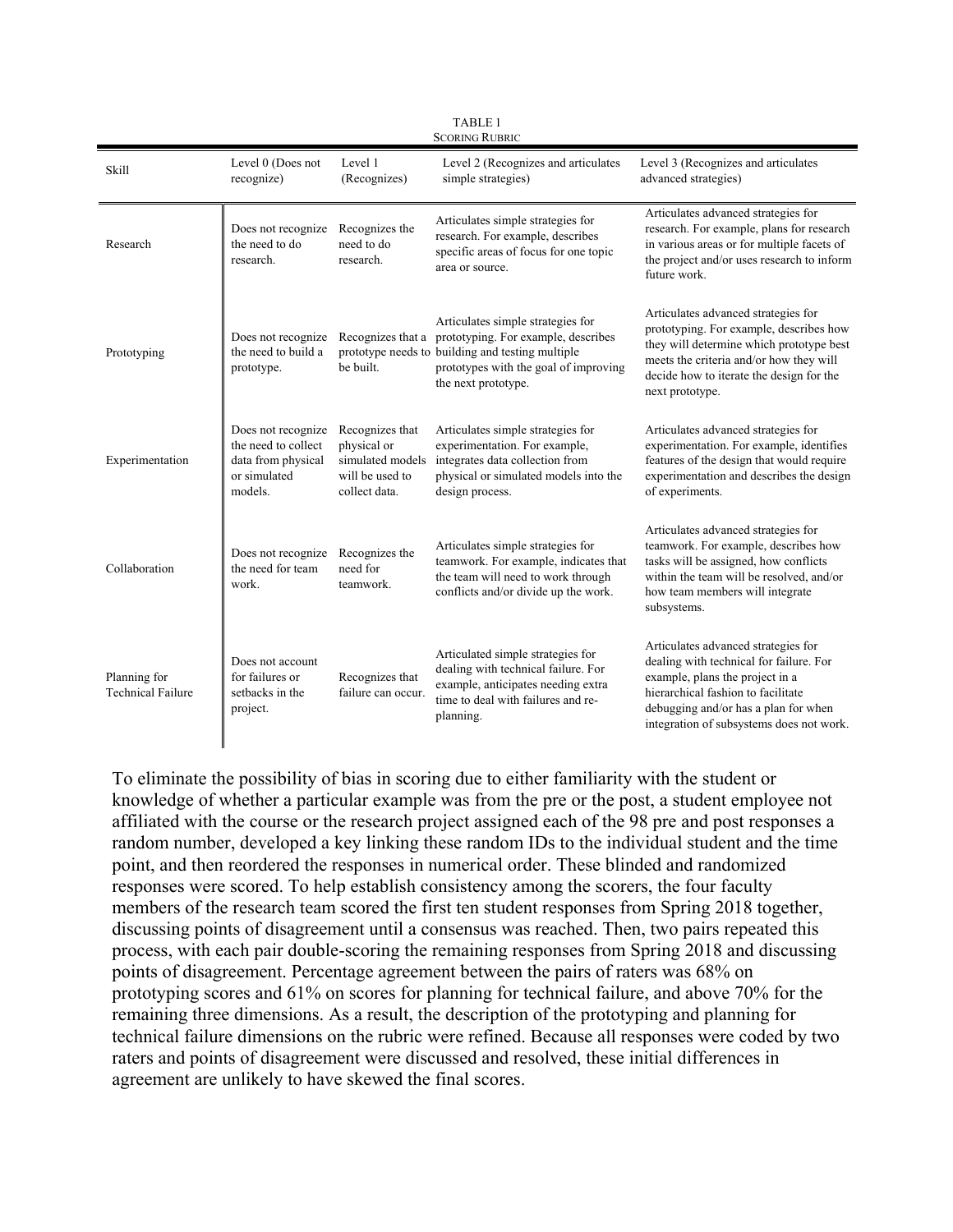For the Spring 2019 data, three undergraduate research assistants were trained to use the rubric to score responses. Each research assistant was responsible for scoring ⅔ of the responses, such that each response was double-scored by each possible pair of research assistants. After scoring, the research assistants and faculty members met to discuss and resolve points of disagreement in the scores. Initial percentage agreement for the research assistants was somewhat lower than agreement for the faculty coders, ranging from 56% agreement for scores on planning for technical failure to 70% agreement for scores on research. This suggests that the dimension of planning for technical failure was still less clearly defined than some of the others. However, each response was double-coded and points of disagreement in scores were discussed and resolved, reducing the impact of the initial disagreement on final scores.

#### **Results**

The pre-case study averages for the five dimensions highlight differences in students' incoming skill level (see Table 2). In particular, students' scores on experimentation and planning for technical failure were lower at the beginning of the course compared to the other three dimensions. There were also notable differences in the amount of change in students' scores on these five dimensions through the course. In paired-samples t-tests, two of the dimensions showed statistically significant changes: research and collaboration. Interestingly, students received lower scores for research at the end of the class (M=1.61, SD=1.00) than at the beginning (M=2.04, SD=.96,  $t(48)=2.48$ ,  $p=.02$ ). On the other hand, students' scores for collaboration showed the opposite trend: scores were significantly higher at the end of the class  $(M=1.57, SD=1.48)$  compared to at the beginning of the class  $(M=1.29, SD=1.17, t(48)=2.09,$ p=.04). Students' scores on the other three dimensions of the rubric were not significantly different between the beginning and the end of the course. Although disappointing, this finding is nonetheless useful. It suggests that there is additional room within the SEED Lab course to push students' thinking around prototyping, experimentation, and planning for technical failure.

|      | Research         |     | Prototyping |     | Experimentation  |           | Collaboration |      | Planning<br>for<br>Failure |     |
|------|------------------|-----|-------------|-----|------------------|-----------|---------------|------|----------------------------|-----|
|      | $\boldsymbol{M}$ | SD  | M           | SD  | $\boldsymbol{M}$ | <b>SD</b> | M             | SD   | M                          | SD  |
| Pre  | 2.04             | .96 | 1.22        | .96 | .78              | .96       | 1.29          | 1.17 | .84                        | .83 |
| Post | 1.61             | 1.0 | 1.08        | .86 | .90              | 1.03      | 1.57          | 1.04 | .71                        | .89 |

TABLE 2 MEANS AND STANDARD DEVIATIONS FOR THE FIVE RUBRIC DIMENSIONS

#### **Discussion**

One of the key factors that governs student success in SEED Lab is the practice of working on a team with disparate knowledge bases, which was also identified as an important component of engineering practice. Results show that students show the most growth in this dimension (termed collaboration in Table 2) of engineering practice. This is especially encouraging since learning how to collaborate to achieve desired outcomes is one of the objectives of SEED Lab. It also does not come as a surprise since the complexity of the project demands cohesive collaboration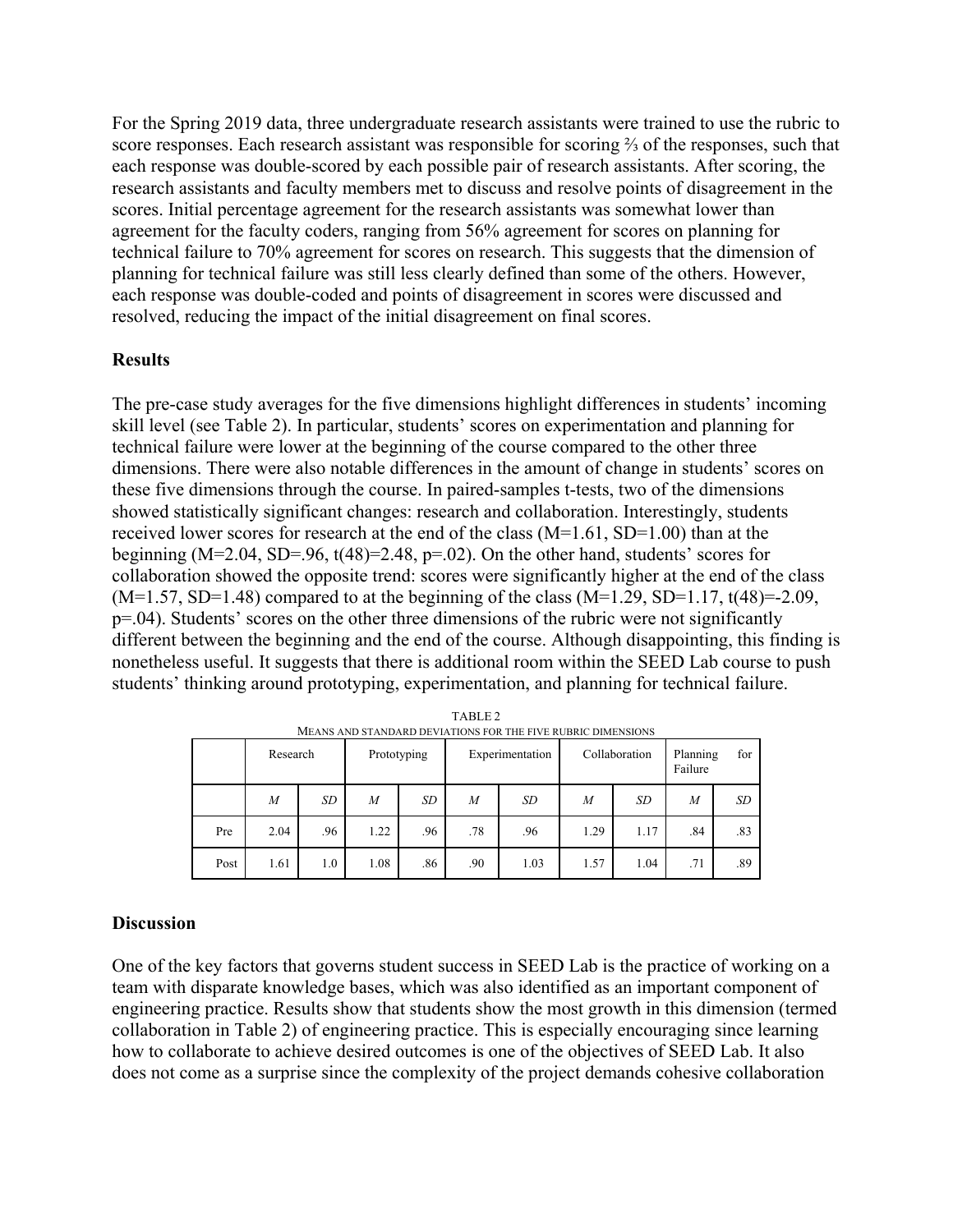between members who are "experts" in a sub-discipline. Evidently, students realized how critical teamwork is and therefore, it is something at the forefront of their minds as a pathway to success.

For the team to succeed, more is required beyond the completion of individual pieces. When the teammates come together to integrate their subsystems, it gives them a means of practicing and learning collaboration. The phase of integration brings to the fore the issue of hard demarcated boundaries, and gives the students a chance to practice a more flexible approach to being a member of the team. Rather than playing a specific role, they realize they need to change their perception on what their duties are toward the team. Their performance on the intermediate and final demos with respect to other teams can emphasize the importance of group dynamics for the students and help them recognize what it takes to be a high-functioning team.

In contrast to collaboration, the data show that there is no statistically significant difference in students' scores on the prototyping, experimentation, and planning for technical failure dimensions of the rubric between the first and second submissions to the case study activity. Because SEED Lab was developed with a structure of multiple demos in order to encourage these practices, this was somewhat surprising. There are several possible reasons for this. Students may already be familiar with and/or recognize the importance of these dimensions from prior courses. However, the average scores for these rubric dimensions are relatively low across time, indicating that students may have an awareness of the dimension but may lack the ability to describe simple strategies to achieve it. These low initial scores – maintained over time—seem to indicate that any abilities that the students enter the class with are relatively low in these areas. Alternatively, students may understand the benefit of prototyping, experimentation and planning for technical failure within the SEED Lab activities, but the case study failed to capture this understanding, perhaps because of the specific prompt. Finally, the SEED Lab structure may not be useful in developing students' competence in these dimensions.

Under the theory that it is the course structure that is not sufficient, it is interesting to compare the difference in student autonomy with regards to the collaboration and prototyping aspects of the course. While students are provided some introductory material on effective groups and are required to submit meeting agendas throughout the course, they are empowered to choose how the group will operate and are responsible for overcoming challenges related to team organization and execution. On the other hand, the quantity, timing, and goals for the demonstration periods are set by the instructors, reducing the amount of student decision-making concerning prototyping, and perhaps reducing students' recognition of the process. Indeed, while the repeated demonstration periods allow students to first develop subsystems, integrate those subsystems, and iterate on their design, students may not recognize this as part of a prototyping process, but more as modular course design.

Finally, the results show a statistically significant decrease in students' research scores. While the goal was not for any scores to decrease from the pre- to the post-, this trend could possibly be explained by the timing of the pre- and post-assessments during the semester. The preassessment was administered near the beginning of the semester, when students were likely more engaged in preliminary research for their projects within the course. The post-assessment was administered at the end of the semester, when the students were nearing the completion of the design process and polishing their final deliverables. It is possible that research is less salient at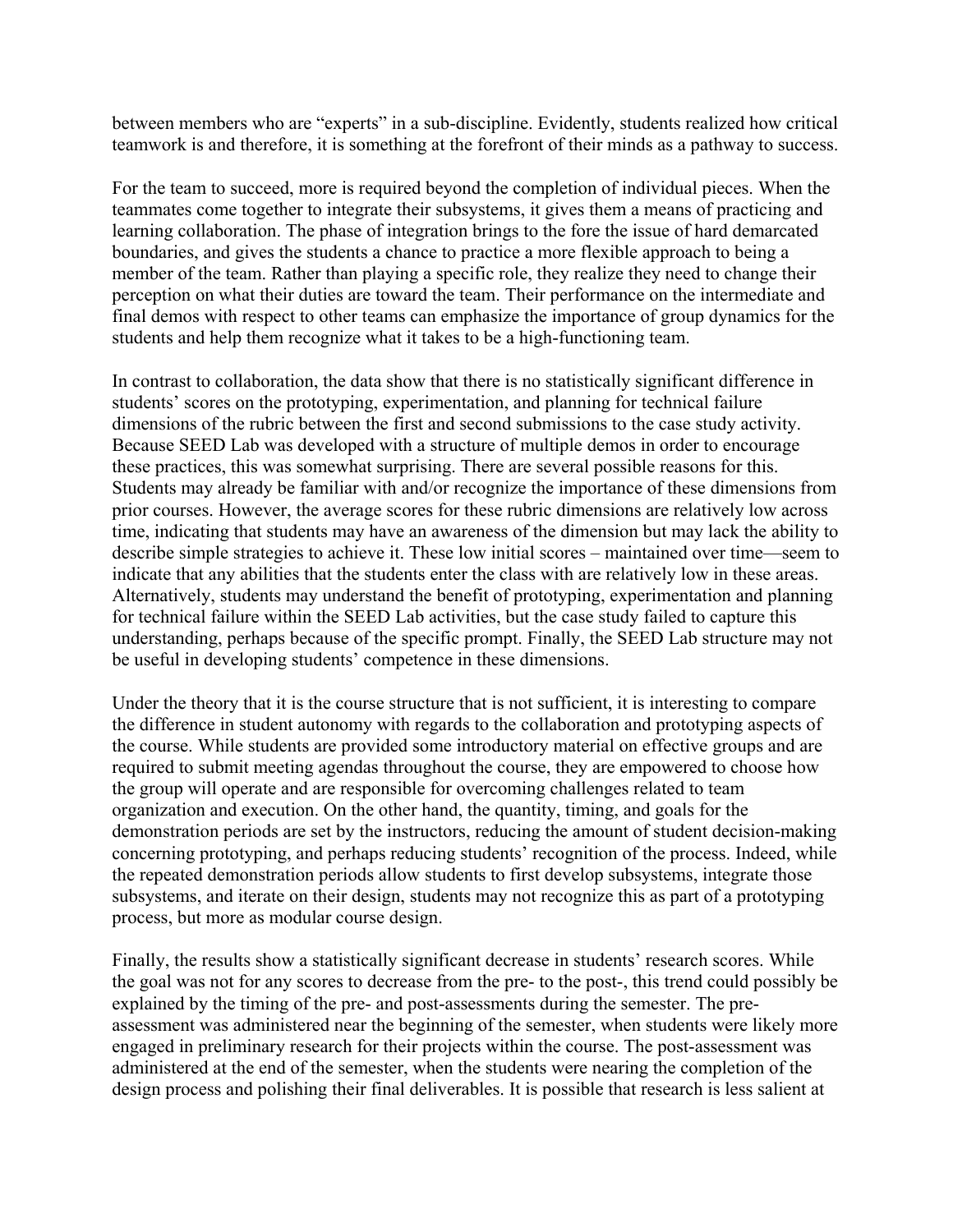the end of the design process, and thus students were less likely to think about it as they responded to the post-test case study.

Alternatively, it is possible that the emphasis that students placed on research skills in their precourse responses was displaced by other concerns that emerged as they proceeded through the design process (and that were perhaps occupying their attention at the time that they worked on the post-course case study), such as the realization that collaboration was a necessary and important part of their team's work.

A third potential explanation is that, by the end of the design process, the students realized that it is not possible to plan for everything, and as a result, they placed less value in research, especially that which might happen at the beginning of the design process. Our rubric did not differentiate between descriptions of research that took place at the start of the project and that which occurred throughout the design process.

#### *Limitations*

The primary limitation of the current study is not having a control group of students. Using a pre/post measure can help to establish change through students' experience in the course. However, without a control group of students who completed the case study activities but did not participate in SEED Lab, it is not possible to fully ascribe any change in students' thinking solely to participation in the class. There was also not a way to account for prior experience in other design courses that students may have taken or were taking concurrently with SEED Lab, including the capstone design course. (This course is designed to be taken by students in their junior year and is a prerequisite course for the capstone design, which is usually taken in their senior year. However, some students request waivers to this requirement due to scheduling challenges.) The students who had already taken capstone design or who were concurrently enrolled may have come into the class with additional skills and prior experience and may have not shown much change in their scores from pre- to post-, potentially attenuating the observed effect. Students who were concurrently enrolled in the capstone design course and SEED Lab could have improved scores on the post- case study because of their experience in the capstone design course, not SEED Lab. These are challenges with classroom-based research, and are directions that will be explored in the future.

#### *Future Directions*

These baseline results provide a way to monitor changes to the course in the future. The lack of change in students' scores for prototyping, experimentation and planning for technical failure make these aspects of particular interest for further development. Possible course-based interventions include giving students more autonomy in deciding on the prototyping and experimentation activities, including additional assignments that require students to articulate how they have used prototyping, experimentation and planning for failure in their design process, and changing the course structure to place more value on these elements, for example by limiting the times that students have access to hardware. It is also of interest to determine how students' perceptions of failure affect their concept of development and design. SEED Lab instructors have noted from anecdotal experience that students are very reticent to acknowledge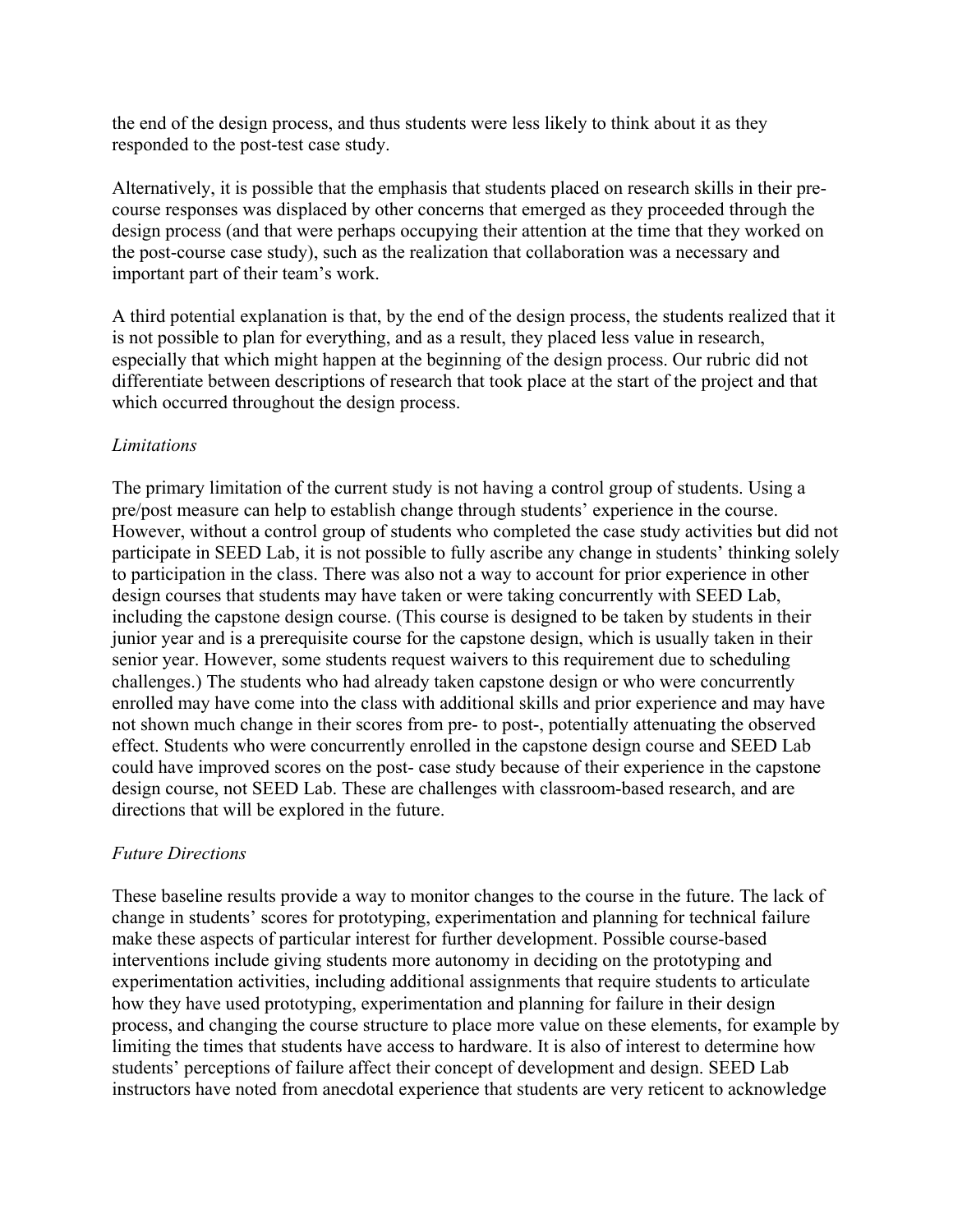setbacks or problems, perhaps indicating that students believe that failures are uncommon in actual practice. By supporting students in learning how to fail or to see failure as a useful tool, it may also improve their ability to make use of prototyping, experimentation and planning for failure as part of the design process. Taken together, these results suggest that SEED Lab offers a promising approach for helping students develop skills related to engineering practice.

#### **Acknowledgements**

The authors gratefully acknowledge the contributions of Amanda Blickensderfer, John-Paul Meyer, Colin Siles, Tyler Stuhldreier, and Naya Winkelstein in coding the student responses. This work was funded in part by a grant from Epilog Laser.

## **References**

[1] R. Martin, B. Maytham, J. Case and D. Fraser, "Engineering graduates' perceptions of how well they were prepared for work in industry," European Journal of Engineering Education, vol. 30, pp. 167-180, 2005.

[2] J. Walther and D. F. Radcliffe, "The competence dilemma in engineering education: Moving beyond simple graduate attribute mapping," Australasian Journal of Engineering Education, vol. 13, no. 1, pp. 41-53, 2007.

[3] J. Trevelyan, "Reconstructing engineering from practice," Engineering Studies, vol. 2, pp. 175-195, 2010.

[4] H. Passow, "Which ABET Competencies Do Engineering Graduates Find Most Important in their Work?," Journal of Engineering Education, vol. 101, 2012.

[5] H. Passow and C. Passow, "What Competencies Should Undergraduate Engineering Programs Emphasize? A Systematic Review," Journal of Engineering Education, vol. 106, pp. 475-526, 2017.

[6] S. Sheppard, A. Colby, K. Macatangay and W. Sullivan, "What is Engineering Practice?," International Journal of Engineering Education, vol. 22, 2006.

[7] J. Mills and D. Treagust, "Engineering Education, Is Problem-Based or Project-Based Learning the Answer," Australasian Journal of Engineering Education, 2003.

[8] L. Shuman, M. Besterfield-Sacre and J. MCGOURTY, "The ABET 'professional skills'—Can they be taught? Can they be assessed?," Journal of Engineering Education, vol. 94, 2005.

[9] E. P. Douglas, M. Koro-Ljungberg, N. J. McNeill, Z. T. Malcolm and D. J. Therriault, "Moving beyond formulas and fixations: solving open-ended engineering problems," European Journal of Engineering Education, vol. 37, no. 6, pp. 627-651, 2012.

[10] T. Litzinger, L. Lattuca, R. Hadgraft and W. Newstetter, "Engineering Education and the Development of Expertise," Journal of Engineering Education, vol. 100, pp. 123-150, 2011. [11] D. Huntzinger, M. Hutchins, J. Gierke and J. Sutherland, "Enabling Sustainable Thinking in Undergraduate Engineering Education," International Journal of Engineering Education, vol. 23, 2007.

[12] V. Dave, T. L. Vincent, M. Sanders, and S. Claussen, "Student Engagement and Industry Readiness in a Systems Exploration, Engineering, and Design Laboratory (SEED Lab)," Proceedings of the 2018 ASEE Annual Conference & Exposition, Salt Lake City, Utah. [13] R. Lingard, "Teaching and Assessing Teamwork Skills in Engineering and Computer Science," Journal of Systemics, Cybernetics and Informatics, vol. 8, 2010.